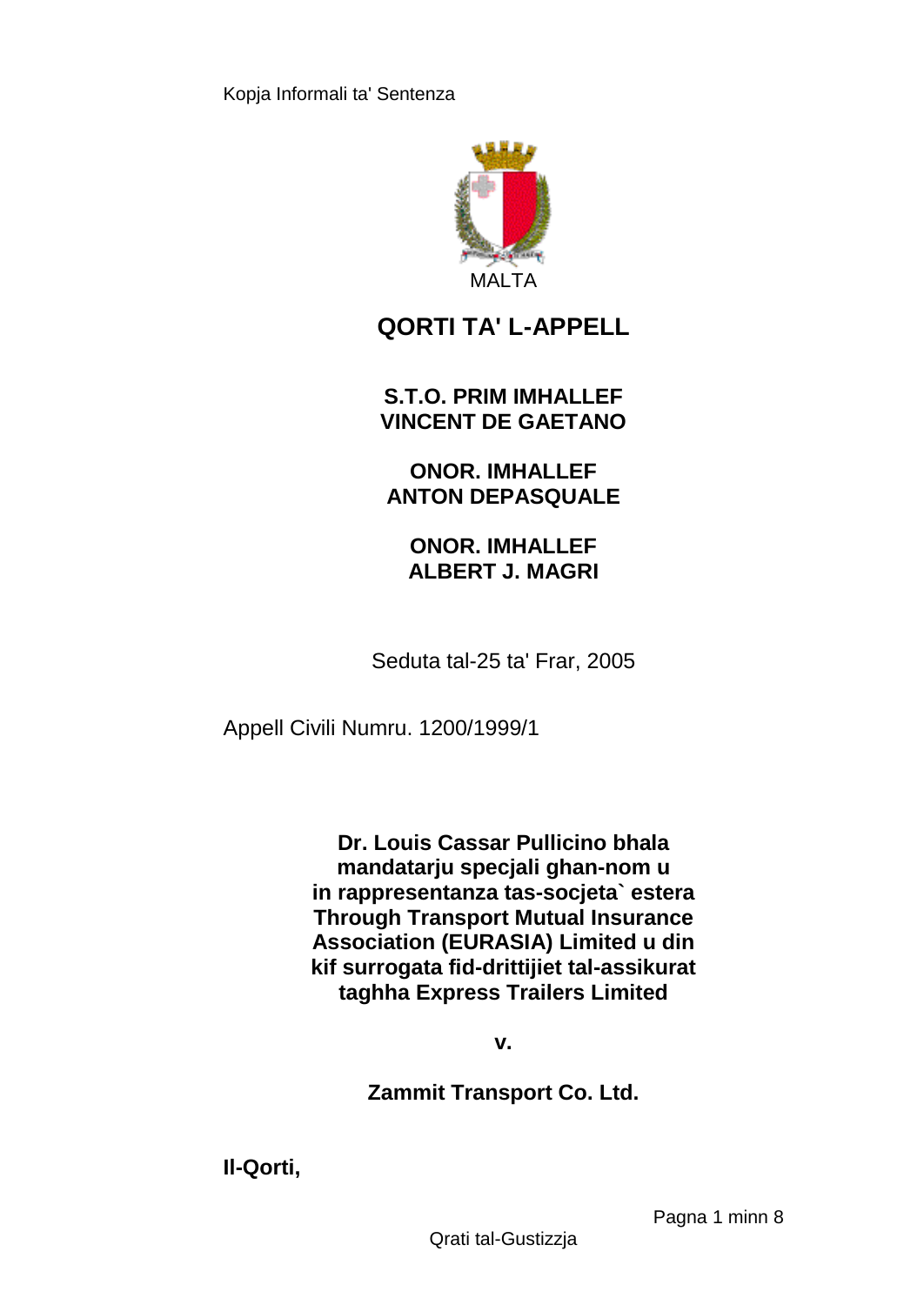## **Preliminari:**

B'citazzjoni pprezentata fil-25 ta' Mejju, 1999 quddiem il-Prim'Awla tal-Qort Civili, is-socjeta` attrici ppremettiet illi ssocieta` Express Trailers Limited kienet inkarigat lissocjeta` konvenuta biex tittrasportalha Trailer numru ETM 68 mghobbi b'konsenja ta' "jeans" minn Malta lejn il-Belgju u dan in segwitu tal-inkargu gja moghti lilha minn VF (Malta) Limited u dan taht il-kondizzjonijiet ta' garr maghrufa bhala CMR Rules; illi skond il-kondizzjonijiet talprecitati CMR Rules is-socjeta` konvenuta hija responsabbli ghat telf ta' u / jew hsara fil-merkanzija; issocjeta` konvenuta naqset milli tikkonsenja dan it-trailer bil-merkanzija kollha ghaliex waqt illi kien qed jingarr gewwa Reggio Calabria fl-Italia, insteraq; illi bhala rizultat l-assikurat tas-socjeta` attrici sofra danni ammontanti ghall-tmintax-il elf erba' mija u tlieta u ghoxrin lira (LM18,423.00) liema ammont jirraprezenta pagament li listess socjeta` assikurata kienet obbligata taghmel a favur ta' l-awtoritajiet taljani bhala pagment tal-IVA jew taxxa fuq il-valur tal-merkanzija bhalli kieku din giet konsenjata gewwa l-Italja, kif jigi spjegat ahjar waqt it-trattazzjoni talkawza; illi s-socjeta` konvenuta hija unikament responsabbli ghad-danni kollha sofferti mill-assikurat tassocjeta` attrici; illi s-socjeta` attrici, kif obbligata illi taghmel a basi tal-polza ta' asskurazzjoni hallset lis-socjeta` assikurata maghha is-somma indikata ta' tmintax-il elf erba' mija u tlieta u ghoxrin lira (LM18,423.00) u b'hekk giet surrogata fid-drittijiet taghha; dan premess is-socjeta` attrici talbet li dik il-Qorti:

1. tiddecidi u tiddikjara illi (l-konvenuti) huma responsabbli ghad-danni kollha li sofra l-assikurat tassocjeta` attrici fil-merkanzija in kwistjoni meta din kienet fil-pussess taghhom u li allura kienu responsabbli ghaliha kif fuq intqal;

2. konsegwentement tikkundanna lill-konvenuti jhallsu lis-socjeta` attrici is-somma ta' tmintax-il elf erba' mija u tlieta u ghoxrin liri maltin (LM18,423.00) in linea ta' danni sofferti mill-assikurat tas-socjeta` attrici u lilu mhallsa kif gia intgal.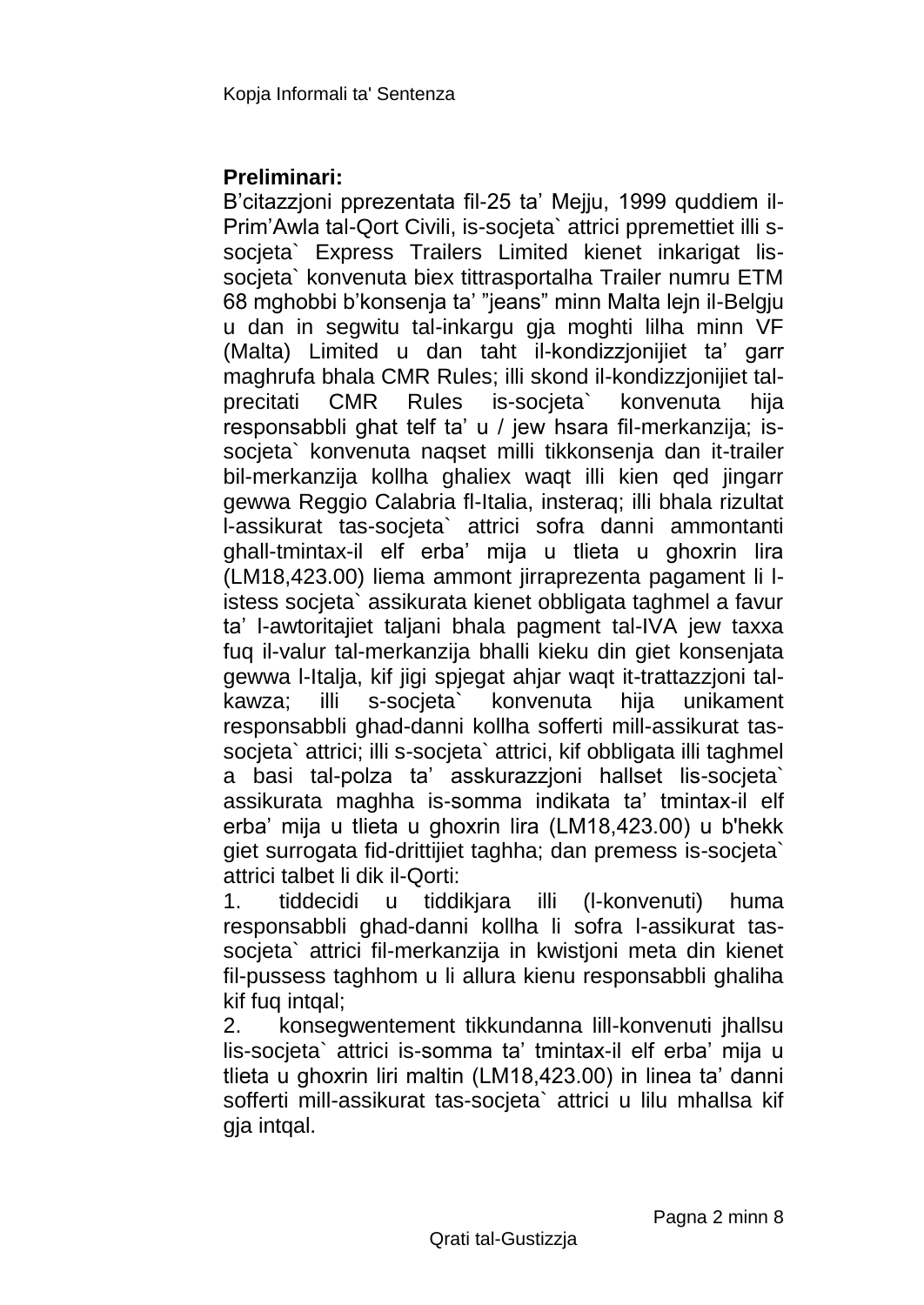BI-ispejies, oltre I-imghaxijiet legali mid-data tan-notifika ta' dan l-att sad-data tal-hlas effettiv, kontra l-konvenuti li huma ngunti biex jidhru ghas-subizzjoni.

Illi b'nota pprezentata fid-19 ta' Novembru, 1999 issocjeta` konvenuta eccepiet illi d-domandi attrici huma nfondati fil-fatt u fid-dritt stante li s-socjeta` konvenuta m'hiex responsabbli ghad-danni reklamati mill-attur billi ma kien hemm ebda negligenza da parti tas-socjeta` konvenuta.

## **Is-sentenza appellata.**

B'sentenza tal-14 ta' Jannar, 2002 il-Prim'Awla tal-Qorti Civili ddisponiet minn din il-vertenza billi cahdet leccezzjonijiet tas-socjeta` konvenuta u laqghat it-talbiet attrici u konsegwentement ikkundannat lis-socjeta` konvenuta thallas lill-attur nomine s-somma ta' LM18,423.00 in linea ta' danni sofferti mill-assikurat tassocjeta` attrici u lilu mhallsa u dana bl-imghax mid-data tan-notifika tac-citazzjoni sad-data tal-hlas effettiv u blispejjes kontra s-socjeta` konvenuta u dana wara li ghamlet is-segwenti konsiderazzjonijiet:-

"Illi fil-kaz in ezami Express Trailers Limited kienu (taw) nkarigu lis-socjeta` konvenuta biex jittrasportaw konsenja *jeans* minn Malta ghal Belgju in segwitu ghal inkarigu moghti minn VF(Malta) Limited taht il-kondizzjonijiet ta' garr maghrufa bhala CMR Rules.

"Taht daw ir-regoli "*the carrier is liable for loss or damage unless he can bring himself within the scope of the listed defences. Most carriers of goods by road are liable for negligence at common law (Charlesworth Mercantile Law p. 555)*

"L-artikolu 17 Kap IV *Liability of Carrier tas-CMR Rules*  jghid:-

*1. The carrier shall be liable for the total or partial loss of the goods and for the damage thereto occuring between the time when he takes over the goods and the time of delivery, as well as for any delay in delivery.*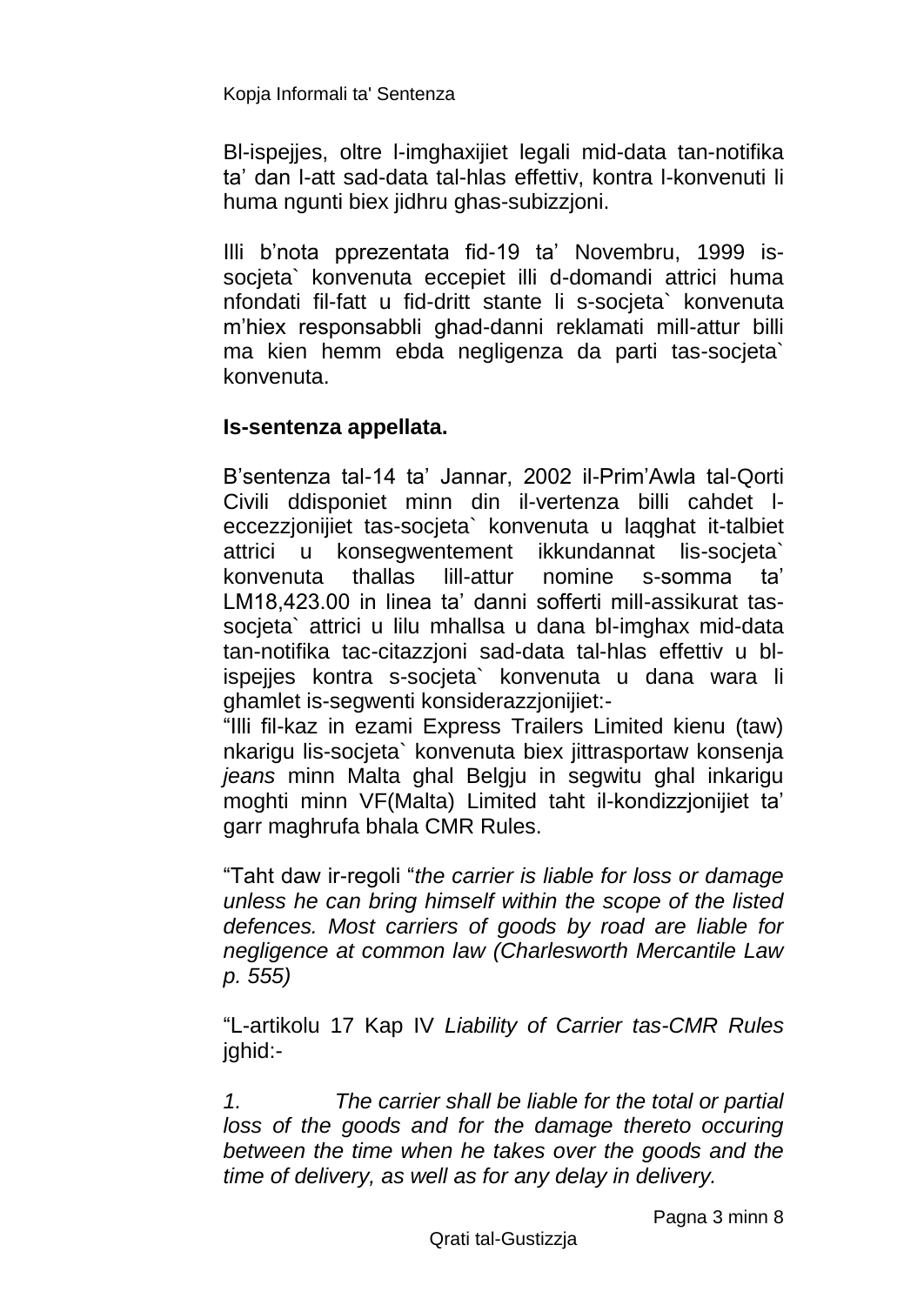2. *The carrier shall, however, be relieved of*  liability if the loss, damage or delay was caused by the *wrongful act or neglect of claimant, by the instructions of the claimant given otherwise than as the result of a wrongful act or neglect on the part of the carrier, by inherent vice of the goods or through circumstances which the carrier could not avoid and the consequences of which he was unable to prevent.* 

"Imbaghad l-artikolu 29 jipprovdi li:

1. *The carrier shall not be entitled to avail himself of the provisions of this chapter which exclude or limit his liability or which shift the burden of proof if the damage was caused by his willful misconduct or by such default on his part as, in accordance with the law of the court or tribunal seized of the case, is considered as equivalent to willful misconduct.* 

2. *The same provisions shall apply if the willful misconduct or default is committed by the agents or servants of the carrier or by any other person of whose services he makes use for the performance of the carriage, when such agents, servants or other persons are acting within the scope of their employment …..*

"Frans Vella xehed (fol. 38) u rrifera ghall-ittra datata 6 ta' Jannar, 1995 (*Truck with two drivers*) mibghuta minn Express Trailers lil A. Zammit & Sons, u ghall *instructions* li ghaddew lill kuntrattur Zammit u ghall-Manual *for Drivers/Subcontractors* li jaghtu lid-drivers u lis-*subcontractors.*

"hu ghamel riferenza ghall *Instructions to all drivers with regard to ….*

### *Safety/Security Checklist*

*1. During stops vehicles must NOT be left unattended at any time unless parked in a recognised guarded lorry park with 24 hrs surveillance. This rule must be strictly enforced in Italy.*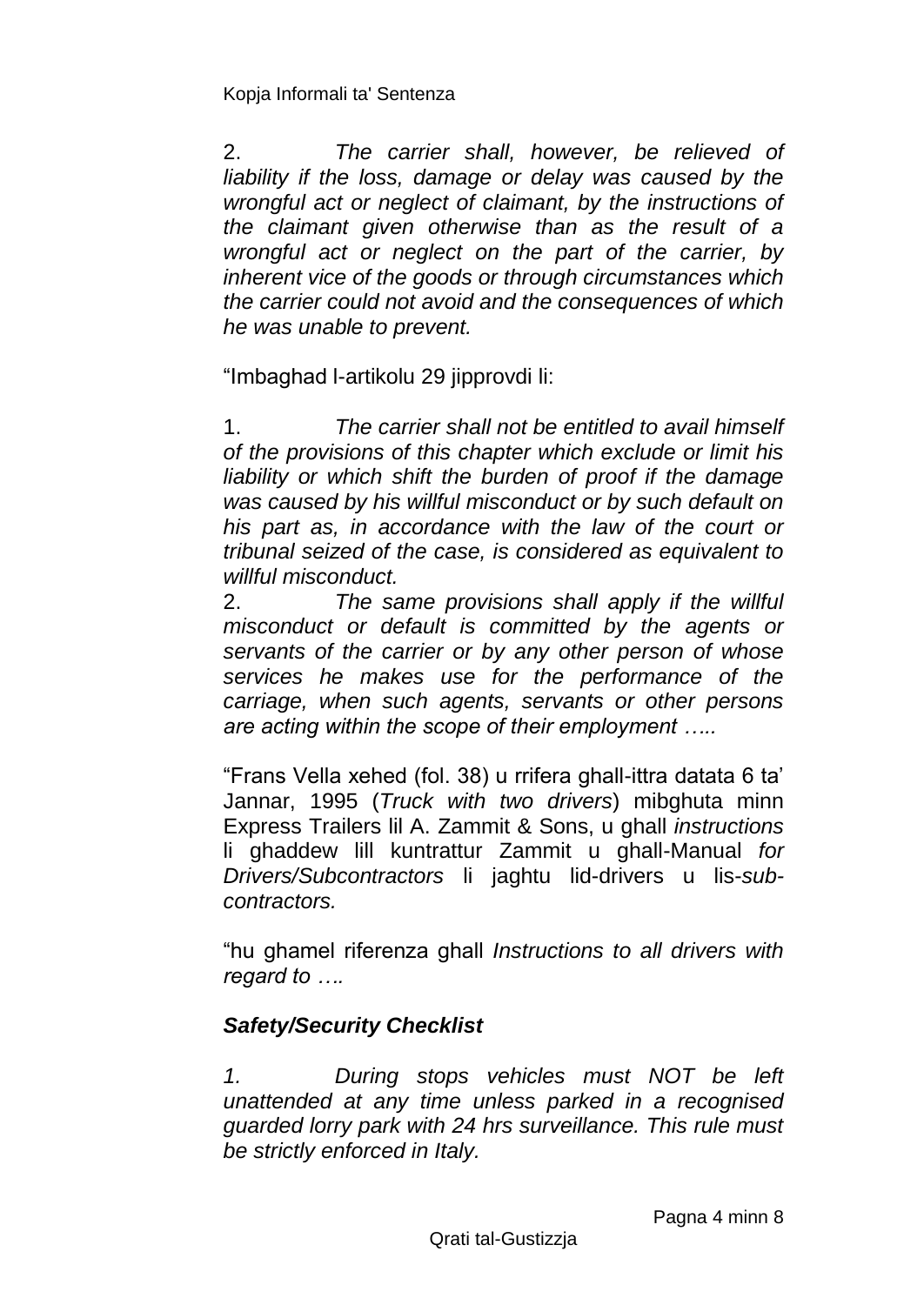*2. Ensure that the vehicle cab be locked and windows closed when vehicle is parked in an approved area.*

"Skond ir-rapport li kien sar l-Italja lill-Pulizija mid-*drivers* intqal hekk dwar kif grat il-*hold up:*

*"Alle ore 04.30 odierne siamo giunti nell'area di servizio Agip di Pontecagnano dove io, Zammit Andrew, che al momento si trovava alla guida, mentre il mio amico Polidano Raymond era sdraiato sul lettino che dormiva, fermavo appunto il camion per soddisfare un bisogno corporale. Appena arrestavo il camion, mi accingevo a scendere dallo stess quando improvvisament sopraggiungeva un individuo con il volto coperto da passamontagna, recando nella mano destra una pistola, il quale sotto la minaccia della stessa mi obbligava a spostarmi dal camion, cosa che io ho fatto. Nello stesso momento sopragiungeva altro individuo sempre con volto coperto da passamontagna ed armato di pistola, associandosi al suo amico. Mentre avveniva cio il mio amico, che nel frattempo si era svegliato, ha cercato di porsi alla guida del mezzo per allontanarsi, quando improvvisamente uno dei rapinatori con mossa fulminea si avvicinava alla cabina e sotto la minaccia della pistola lo obbligava a scendere dal camion. Subito dopo sopragiungevano due autovetture FIAT CROMA di colore scuro ed una FIAT TIPO di colore bianco con abbordo due-tre giovani i quali dopo aver lasciato le due vetture a circa 4-5 metri da noi, si allontanavano velocement. Uno dei due che ci teneva sotto la minaccia della pistola apriva il bagagliaio della FIAT TIPO intimando a me Zammit Andrew ad entrare all'interno, mentre il mio amico Polidano Raymond lo facevano sedere sul sedile posteriore della stessa auto, ripartendo a forte velocita` in direzzjoni di Salerno".*

"L-attur qed jissottometti li d-*drivers* imqabbda millkonvenuti kienu negligenti billi huma ma kienux qed isegwu l-*instructions* li kienu gew moghtija specjalment meta ma hallewx it-*truck* mghasses fl-*lorry park* u t-*truck* ma kienx imssakkar meta waqqfu.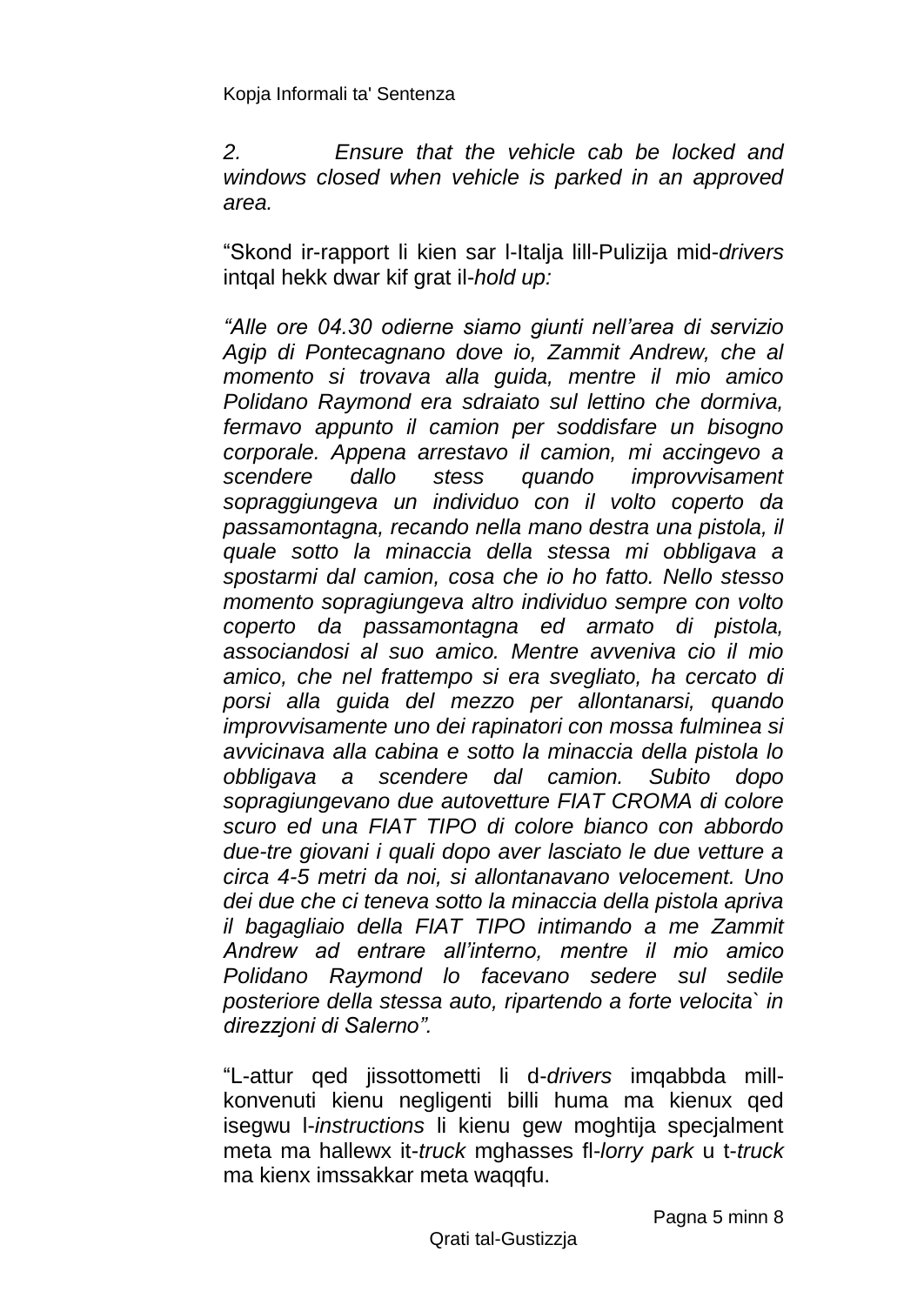"Fil-fatt jirrizulta mill-provi li wiehed mid-*drivers* kien waqqaf it-*truck f'station* minhabba bzonnijiet naturali, u ma waqafx f'*guarded lorry park. Inoltre,* meta hu nizel mit*truck,* dan ma kienx imsakkar, u d-*driver* l-iehor kien rieqed u mhux qieghed ghassa mat-*truck.*

"Ghalhekk il-Qorti tikkonkludi li d-*drivers* imqabbad (sic) mill-konvenuti kienu negligenti u ghalhekk responsabbli ghall-akkadut. Il-konvenuti ghalhekk huma responsabbli minhabba inadempjenza kuntrattwali u negligenza.

#### **Danni.**

Kwantu ghad-danni reklamati mill-attur dawna jirrizultaw mill-provi. L-ammont hu dovut fl-intier tieghu a bazi ta' listess CMR Rules billi dawn jipprovdu li fi-"*Quantum of Compensation Criteria Art 23(4) "the carriage charges, Custom duties and other charges incurred in respect of the carriage of the goods shall be refunded in full in case of total loss …..*"

### **L-appell tas-socjeta` konvenuta.**

Is-socjeta` konvenuta hasset ruhha aggravata bissentenza fuq imsemmija u ghalhekk b'rikors ipprezentat fid-29 ta' Jannar, 2002 interponiet appell fejn talbet li, ghar-ragunijiet hemm moghtija, din il-Qorti tirrevoka ssentenza imsemmija billi tilqa' l-eccezzjonijiet tas-socjeta` konvenuta appellanti u konsegwentement tichad it-talbiet kollha attrici bl-ispejjes taz-zewg istanzi kontra l-attur appellat.

Fir-risposta taghha s-socjeta` appellata sostniet li ssentenza appellata hija gusta u timmerita li tigi pjenament ikkonfermata.

Minn qari tar-rikors ta' l-appell jidher li s-socjeta` appellanti resqet aggravju wiehed fis-sens li l-Qorti ta' l-Ewwel Istanza ma ghamlitx apprezzament taijeb tal-provi rizultanti mill-process. Infatti jinghad espressament firrikors ta' l-appell ill "*L-esponent ihoss illi l-Ewwel Qorti ma*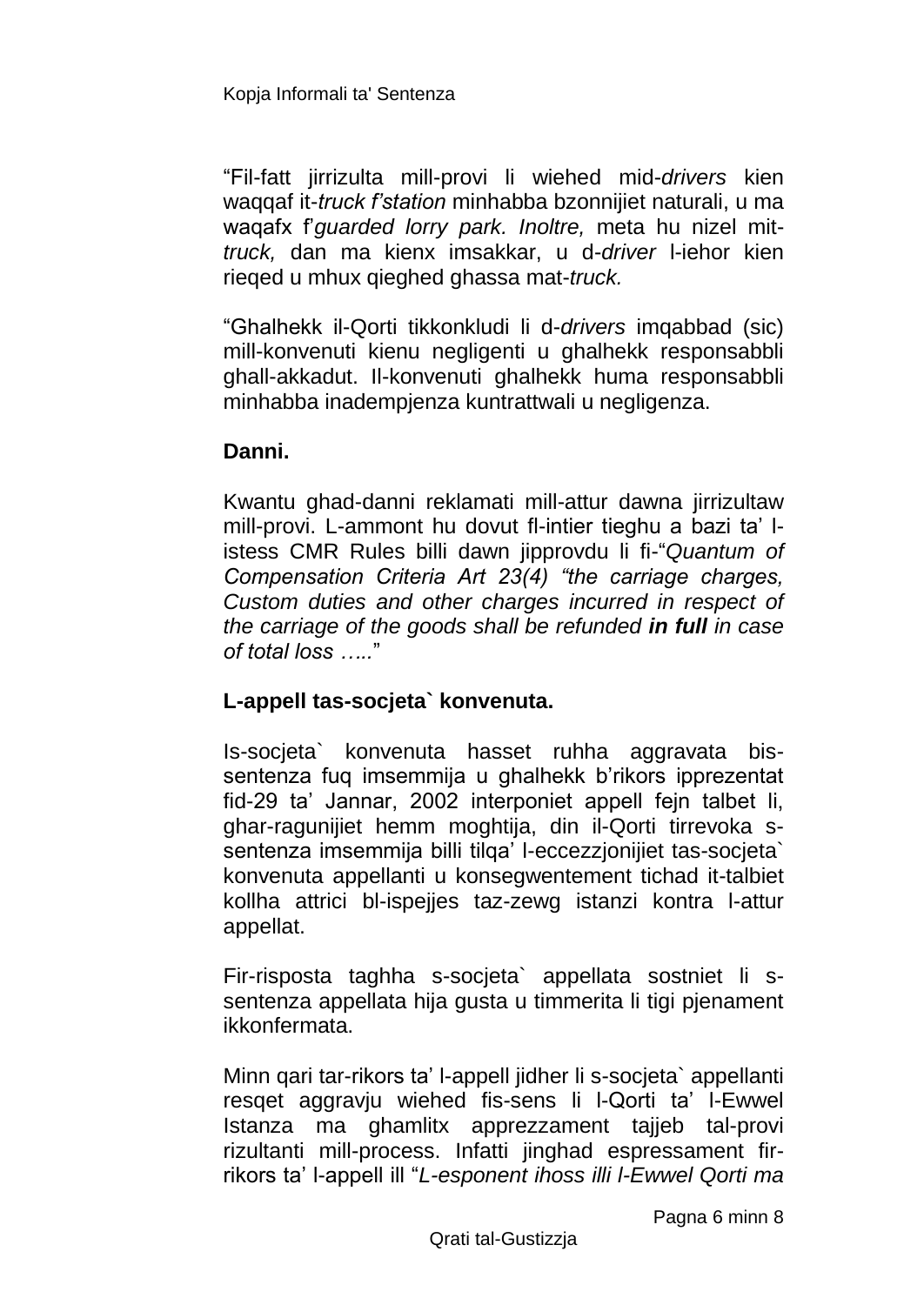*kienitx korretta fl-apprezzament tal-fatti* ….." billi skond listess konvenut appellant "*minn dak li xehed id-driver Andrew Zammit, kif ukoll minn dak li gie rappurtat mill-Pulizija, minn imkien ma jirrizulta li l-istruzzjonijiet moghtija lilhom (ma) gew injorati jew mhux segwiti.*" Issa, kif gie diversi drabi ritenut minn din il-Qorti, aggravju simili mhuwiex bizzejjed biex iwassal ghar-revoka tas-sentenza appellata billi bhala regola generali din il-Qorti ma tiddisturbax il-konkluzzjonijiet ta' l-ewwel qorti dwar lapprezzament tal-provi sakemm ma jirrizultax li kien hemm cirkostanzi gravi li ma jistghux jigu sanati hlief birrevoka jew riforma ta' l-istess sentenza.

B'dana kollu minn qari akkurat tas-sentenza appellata din il-Qorti hija tal-fehema li l-konkluzzjonijiet ta' l-ewwel Qorti kienu korretti. Huwa relevanti hawn li tigi riprodotta dik issilta tas-sentenza fejn l-ewwel qorti tat ir-ragunijiet taghha ghall-akkoljiment tat-talbiet attrici:

"L-attur qed jissottometti li d-drivers imqabbda millkonvenuti kienu negligenti billi huma ma kienux qed isegwu l-instructions li kienu gew moghtija specjalment meta ma hallewx it-truck mghasses fl-lorry park u t-truck ma kienx imsakkar meta waqqfu. (sottolinear ta' din il-Qorti)

"Fil-fatt jirrizulta mill-provi li wiehed mid-drivers kien waqqaf it-truck f'station minhabba bzonnijiet naturali, u ma waqafx f'guarded lorry park. Inoltre, meta hu nizel mittruck, dan ma kienx imsakkar, u d-driver l-iehor kien rieqed u mhux qieghed ghassa mat-truck. (Sottolinear ta' din il-Qort).

L-istruzzjonijiet moghtija mis-socjeta` Express Trailers jaghmlu enfazi specifika ghall-attenzjoni tad-drivers meta l-veikolu jkun qed jinsaq gewwa l-Italia. Izda miccirkostanzi tal-kaz jidher bic-car li s-sewwieq tat-truck mar kontra dawn l-istruzzjonijiet specifici moghtija minn dik issocjeta` billi, waqt li it-truck kien qed jinsaq gewwa l-Italia fejn il-perikolu ta' serq kien l-aktar prezenti, l-istess truck ma giex parkeggat gewwa "*lorry park"* li kien joffri sorveljanza kontinwa. Dan l-agir ghalhekk espona t-truck inutilment ghall-perikolu ta' serqa kif effettivament gara.

Pagna 7 minn 8